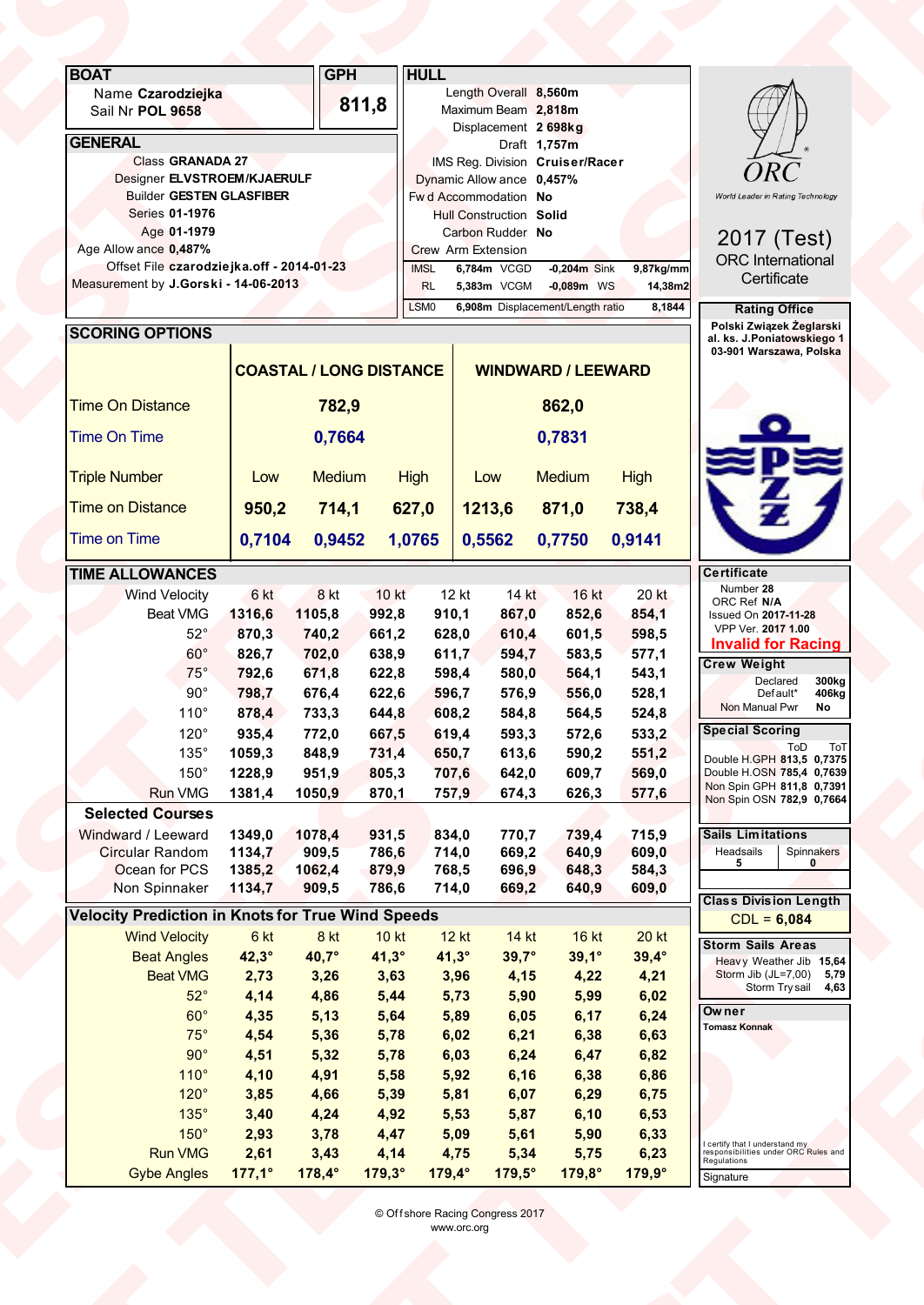| <b>ORC</b><br>W <sub>3</sub><br>33,6<br>PD3 184,0<br>RSA 10751,<br>Taper Hollows No<br>Jib Furler No.<br>W <sub>4</sub><br>44,8<br>PD4 244,0<br>PLM 2115,0<br>Fiber Rigging No<br>Main Furler No<br>LCF from stem on CL / on sheer<br>4,852 / 5,008<br>Lenticular Rigging No<br>Without Backstay No<br>2017<br>Articulated Bowsprit No<br>Maximum beam station from stem<br>5,250<br>RM Measured<br>40,4kg·m<br>MW 0,155<br>P 9,516<br>E 2,780 MDT1<br>0,106<br>J 3,330 MDL1<br>GO 0,217<br>IG 10,563<br>0,155<br>33,9kg·m<br><b>RM</b> Default<br>Certificate<br><b>ISP</b><br>SFJ 0,670 MDT2 0,106<br>BD 0,120<br>Limit of positive stability / Stab.Index<br>124,7°/122,7<br><b>BAS</b><br>0,973<br><b>SPL</b><br>MDL2 0,155<br>MWT 63,30<br>Freeboard at mast at 4,000<br>0,962<br>Certificate<br>FSP<br>0,000<br>TPS 0,000<br>TL 0,000<br>MCG 4,210<br>Number 28<br><b>MIZZEN RIG AND SAILS</b><br><b>PROPELLER</b><br>ORC Ref N/A<br>PRD 0,354<br>Installation Strut<br>Issued On 2017-11-28<br>PBW 0,013<br>Type Folding 2 blades<br>VPP Ver. 2017 1.00<br>Twin Screw No<br>PIPA 0,0018<br>N/A<br>ST1 0,060<br>ST2 0,195<br>ST3 0,195<br>ST4 0,059<br>ST5 0,270<br>EDL 1,360<br><b>COMMENTS</b><br><b>MOVEABLE BALLAST</b><br>N/A<br><b>CENTERBOARD</b><br>N/A<br><b>SAILS (Maximum Areas)</b><br>MHB MUW MTW MHW MQW<br>Mainsail<br><b>Area Area (r) Formula</b><br>15,11 15,27 P/8 · (E + 2·MQW+ 2·MHW + 1.5·MTW + MUW + 0.5·MHB)<br>$0,130$ $0,54$<br>15,11<br>0,97 1,68<br>2,25<br>Symmetric<br>Not Available<br>Asymmetric<br>Not Available<br><b>HEADSAILS</b><br>Area = $0.1125$ ·HLU · $(1.445$ ·HLP + 2·HQW + 2·HHW + 1.5·HTW + HUW + 0.5·HHB) | World Leader in Rating Technology<br><b>HHB HUW HTW HHW HQW HLP HLU Area Btn Fly Meas.Date Material Comment</b><br>0,05 0,42 0,81 1,63 2,48 3,38 10,57 17,56 21-11-2017 Polyest genua 2<br>0,05 0,40 0,78 1,64 2,62 3,66 8,54 14,80 04-02-2015 Dacron fok<br>0,03 0,28 0,56 1,20<br><b>MEASUREMENT INVENTORY</b><br><b>MEASUREMENT INVENTORY</b><br>Measurer J.Gorski JG<br>Item Tank Use<br>VCG Condtn Description<br>Tank Type<br>Capcty<br>Dist.<br>ld<br>Date 08-06-2013<br>22,0<br>6,53<br>0,00<br>46,0<br>Tank<br>fuel<br>$\overline{1}$<br>Comment<br>$\overline{2}$<br>50,0 5,59<br>0,00<br>$\theta, \theta$<br>Tank<br>water<br><b>VCG Description</b><br><b>Weight Distance</b><br>ltem<br>$\overline{d}$<br>Weight Distance<br><b>VCG Description</b><br>Item<br>6,78<br>0,00<br>Anchor<br>7,0<br>0,00 75 Ah<br><b>Battery</b><br>5,60<br>0,00<br>Chain<br>4,3<br>6,23<br>$\overline{2}$<br>Battery<br>0,00 WARTA, 140 Ah<br>5,60<br>4,03<br>0,00<br><b>Tools</b><br>4,9<br><b>Item</b> | <b>IMS Measurement</b><br><b>Invalid for Racing</b><br>Private of<br>Maker<br>Model<br>MD5B<br>Volv o<br><b>Weight Description</b> |  |
|----------------------------------------------------------------------------------------------------------------------------------------------------------------------------------------------------------------------------------------------------------------------------------------------------------------------------------------------------------------------------------------------------------------------------------------------------------------------------------------------------------------------------------------------------------------------------------------------------------------------------------------------------------------------------------------------------------------------------------------------------------------------------------------------------------------------------------------------------------------------------------------------------------------------------------------------------------------------------------------------------------------------------------------------------------------------------------------------------------------------------------------------------------------------------------------------------------------------------------------------------------------------------------------------------------------------------------------------------------------------------------------------------------------------------------------------------------------------------------------------------------------------------------------------------------------------------------------------------------------------------------------------------------------|----------------------------------------------------------------------------------------------------------------------------------------------------------------------------------------------------------------------------------------------------------------------------------------------------------------------------------------------------------------------------------------------------------------------------------------------------------------------------------------------------------------------------------------------------------------------------------------------------------------------------------------------------------------------------------------------------------------------------------------------------------------------------------------------------------------------------------------------------------------------------------------------------------------------------------------------------------------------------------------------------|------------------------------------------------------------------------------------------------------------------------------------|--|
|                                                                                                                                                                                                                                                                                                                                                                                                                                                                                                                                                                                                                                                                                                                                                                                                                                                                                                                                                                                                                                                                                                                                                                                                                                                                                                                                                                                                                                                                                                                                                                                                                                                                |                                                                                                                                                                                                                                                                                                                                                                                                                                                                                                                                                                                                                                                                                                                                                                                                                                                                                                                                                                                                    |                                                                                                                                    |  |
|                                                                                                                                                                                                                                                                                                                                                                                                                                                                                                                                                                                                                                                                                                                                                                                                                                                                                                                                                                                                                                                                                                                                                                                                                                                                                                                                                                                                                                                                                                                                                                                                                                                                |                                                                                                                                                                                                                                                                                                                                                                                                                                                                                                                                                                                                                                                                                                                                                                                                                                                                                                                                                                                                    |                                                                                                                                    |  |
|                                                                                                                                                                                                                                                                                                                                                                                                                                                                                                                                                                                                                                                                                                                                                                                                                                                                                                                                                                                                                                                                                                                                                                                                                                                                                                                                                                                                                                                                                                                                                                                                                                                                |                                                                                                                                                                                                                                                                                                                                                                                                                                                                                                                                                                                                                                                                                                                                                                                                                                                                                                                                                                                                    |                                                                                                                                    |  |
|                                                                                                                                                                                                                                                                                                                                                                                                                                                                                                                                                                                                                                                                                                                                                                                                                                                                                                                                                                                                                                                                                                                                                                                                                                                                                                                                                                                                                                                                                                                                                                                                                                                                |                                                                                                                                                                                                                                                                                                                                                                                                                                                                                                                                                                                                                                                                                                                                                                                                                                                                                                                                                                                                    |                                                                                                                                    |  |
|                                                                                                                                                                                                                                                                                                                                                                                                                                                                                                                                                                                                                                                                                                                                                                                                                                                                                                                                                                                                                                                                                                                                                                                                                                                                                                                                                                                                                                                                                                                                                                                                                                                                | Engine<br>Id Item                                                                                                                                                                                                                                                                                                                                                                                                                                                                                                                                                                                                                                                                                                                                                                                                                                                                                                                                                                                  |                                                                                                                                    |  |